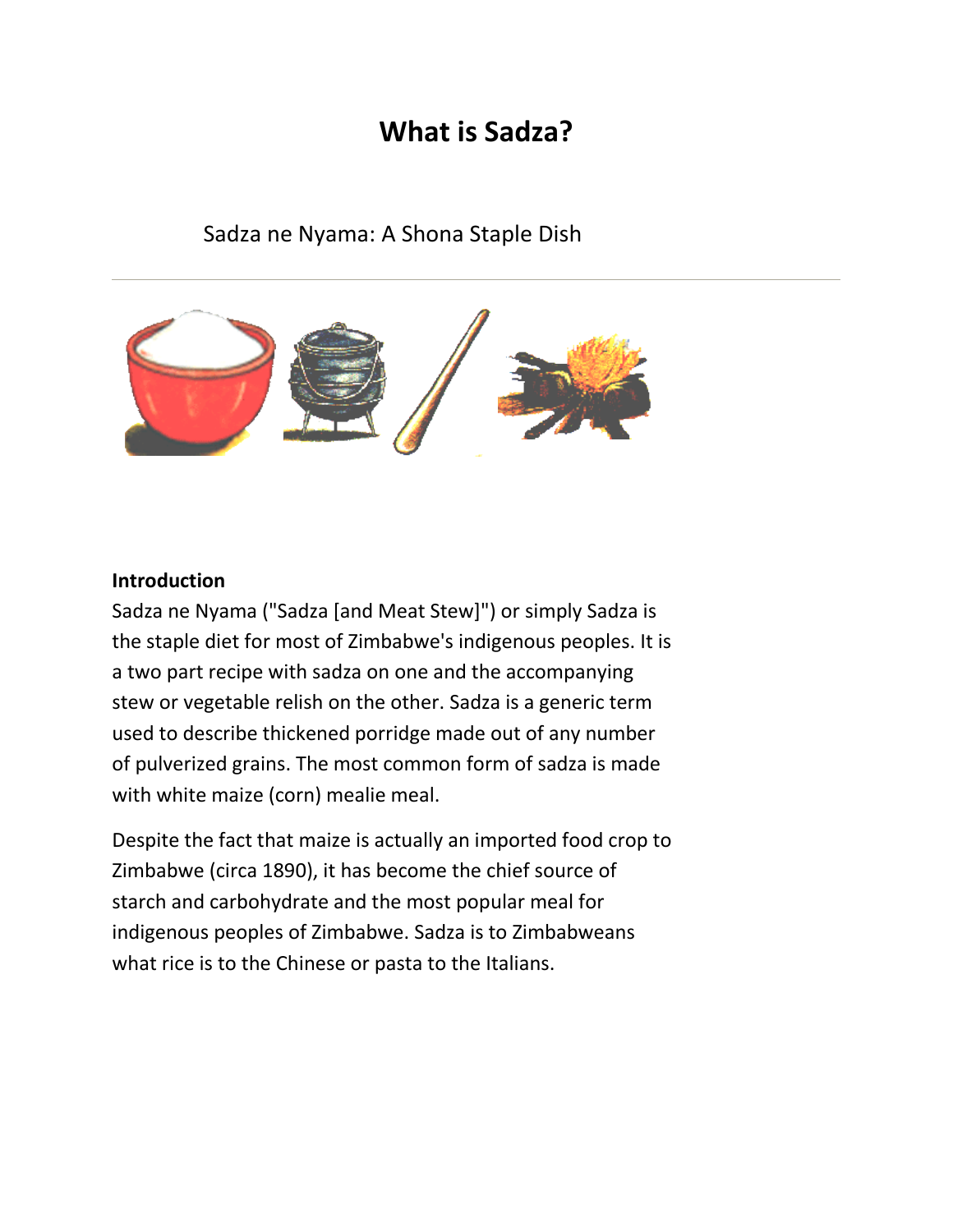### **Nyama**

Nyama is the Shona word for meat. Which kind of meat is qualified by naming the animal or beast from with it comes. For example beef is nyama ye [mombe](http://www.zambuko.com/mbirapage/resource_guide/pages/culture/glossary/mombe.html) where mombe is the Shona word for cattle. Similarly chicken is nyama ye [huku](http://www.zambuko.com/mbirapage/resource_guide/pages/culture/glossary/huku.html) where huku is the Shona word for chicken. Nyama ye [mbudzi](http://www.zambuko.com/mbirapage/resource_guide/pages/culture/glossary/mbudzi.html) is goat meat.

## **Grains Used to Make Sadza**

The generic Shona term used to describe mealie-meal is [upfu.](http://www.zambuko.com/mbirapage/resource_guide/pages/culture/glossary/upfu.html) It is further qualified by naming the grain from which it is derived as in "upfu hwe chibage" which literally translates to "mealie of white corn" or white corn meal. Other grains that can be used for sadza include bulrush millet ("mhunga") rapoko a.k.a. finger millet ("njera" or "zviyo") and from these you get "upfu hwe njera" (rapoko meal), "upfu hwe mhunga" (bulrush millet meal) and so on. Sadza made from these various grains will be referred to with the appropriate grain name to fully qualify it. For example "sadza re chibage" (sadza from corn meal), "sadza re mhunga" and "sadza re njera or sadza re zviyo" for bulrush millet meal sadza and rapoko meal sadza respectively.

## **Many Meanings of "Sadza"**

Sadza, a starchy food, is eaten with accompanying dish of either a meat (nyama) based stew or some kind of vegetable. Generally Shona people will refer to a meal simply as sadza, without specifying the accompaniment. In this case the accompanying nyama or vegetable is assumed. In addition, depending on the context, sadza can also be used to mean lunch or dinner. For example, "Sadza re Masikati", lit. 'sadza of the afternoon' simply means lunch just as "Sadza re Manheru",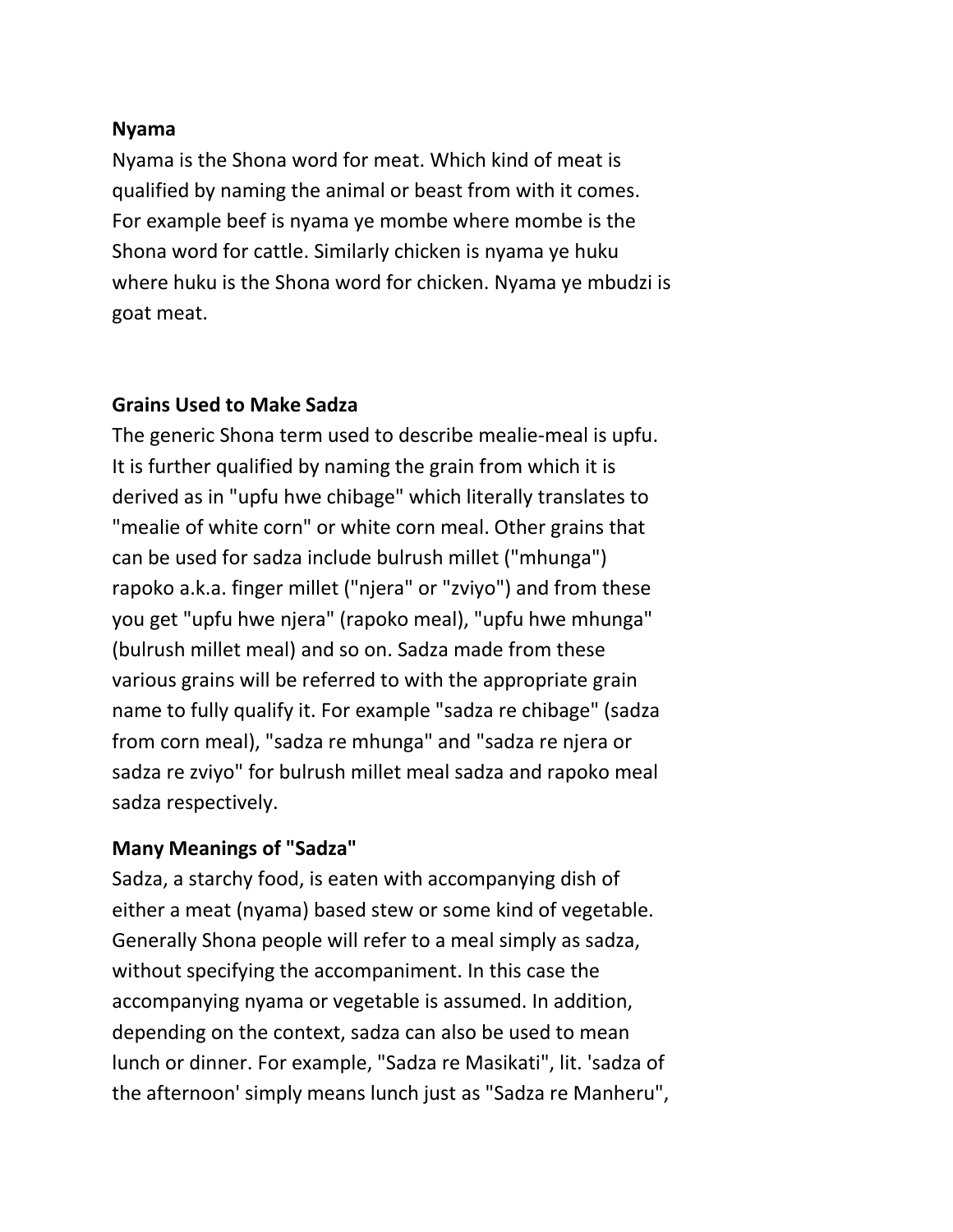lit. sadza of the evening simply means dinner. In this recipe and protocol, I describe how to make the stew that accompanies sadza. It generally conforms to the traditional Shona cooking but I have also added a few ingredients as well as adapt the cooking environment to a more modern setting (electric or gas burner assumed, metal pots and pans). Traditionally, sadza is cooked in a [clay or cast iron pot on an open fire.](http://www.zambuko.com/mbirapage/resource_guide/pages/culture/sadza_text.html#KUBIKA) This environment presents significant challenges and requires the preparer to be seasoned, dynamic, creative and adaptive. Sadza, being at the epicenter of the Shona diet, mandates discussion of customary procedures, the tools required to prepare it and accepted protocol for its respectful consumption. If you wish to try this recipe, I strongly suggest you read all the instructions before attempting. Allow about 90 minutes from beginning to end, assuming you have all the required ingredients at hand. It should be a fun experience. If you have a chance to witness an experienced sadza cook, do not pass up the opportunity.

## **The Social Politics of Sadza ne Nyama**

Rudyi is the Shona word for right hand. Literally it means the "one used for eating". Rudyi is also used to refer to "right" or "right side" as in the opposite of left. Because the right hand is designated the hand you eat with (rudyi), it is considered impolite to eat sadza with your left hand - even if you are left handed and may feel more comfortable doing so. Thus to be polite, and show respect for your host or hostess, you always use your right hand to eat. Don't forget to wash your hands after you eat!

In Shona society people do not eat meat on a daily basis. It is not unusual for some families to go for two weeks eating sadza with vegetables instead of meat. Thus eating sadza with meat becomes a bit of a treat. Some occasions are deemed important that some kind of meat should be used as an accompanyment for sadza. The kind of meat made available by the host in this context is important